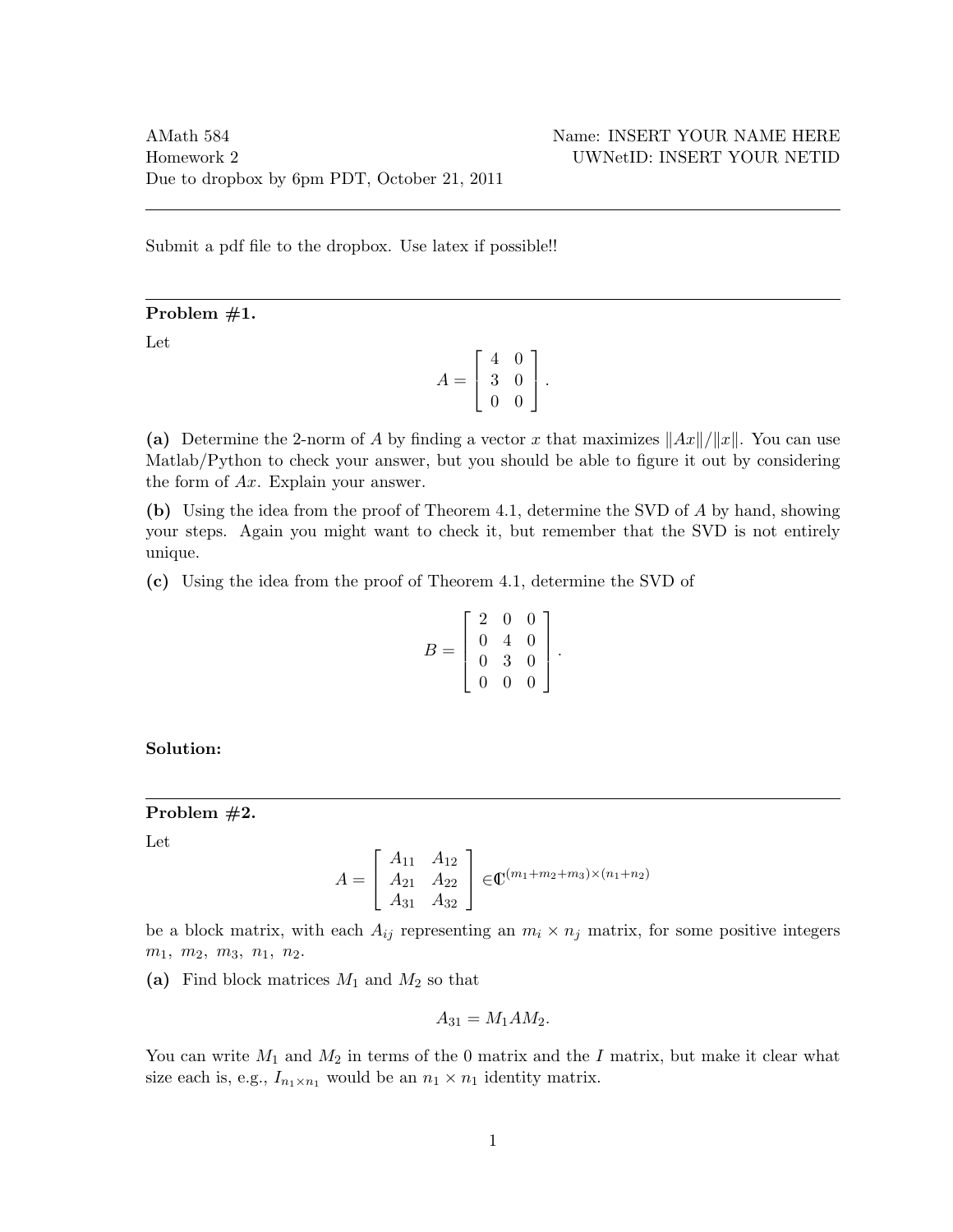(b) Let  $\|\cdot\|$  be any vector norm and the associated matrix norm. Use the decomposition above to show that  $||A_{31}|| \le ||A||$ . (In fact by similar reasoning the norm of any block of a matrix is bounded by the norm of the full matrix.)

# Solution:

#### Problem #3.

Let u,  $v \in \mathbb{C}^m$  and consider the matrix  $A = I + uv^* \in \mathbb{C}^{m \times m}$ .

(a) Show that if A is invertible then  $A^{-1} = I + \alpha uv^*$  for some scalar  $\alpha$  and determine this value.

(b) What condition is required on  $u$  and  $v$  so that  $A$  is invertible?

### Solution:

**Problem #4.** Let  $u \in \mathbb{C}^m$  be a unit vector,  $||u|| = 1$  (2-norm). The  $m \times m$  identity matrix has a singular value decomposition of the form

$$
I = [u \ U_2] \begin{bmatrix} 1 & 0 \\ 0 & I \end{bmatrix} \begin{bmatrix} u^* \\ U_2^* \end{bmatrix}
$$

where the columns of  $U_2 \in \mathbb{C}^{m \times (m-1)}$  form an orthonormal basis for the orthogonal complement of span $(u) = \langle u \rangle$ , which is the space of all vectors orthogonal to u.

(a) Using this fact, determine a singular value decomposition of the matrix  $I+\beta uu^*$  where  $\beta$  is an arbitrary complex scalar. Remember that the singular values must be real and non-negative!

(b) What is the 2-norm of  $A = I + \beta uu^*$ ? Determine a vector x so that  $||Ax|| = ||A|| ||x||$ .

# Solution:

## Problem #5.

(a) Exercise 5.4 in the book: Suppose  $A \in \mathbb{C}^{m \times m}$  has an SVD  $A = U \Sigma V^*$ . Find an eigenvalue decomposition of the form  $B = X\Lambda X^{-1}$  for the  $2m \times 2m$  hermitian matrix

$$
B = \left[ \begin{array}{cc} 0 & A^* \\ A & 0 \end{array} \right].
$$

Hints: The eigenvector matrix X will be a  $2m \times 2m$  matrix that can be written in block form using the U and V matrices. The  $\Lambda$  matrix will be diagonal and the 2m eigenvalues are  $\pm \sigma_i$ for each singular value of A.

(b) Since the matrix  $B$  is hermitian, the matrix of eigenvectors  $X$  should be unitary. Check that this is so.